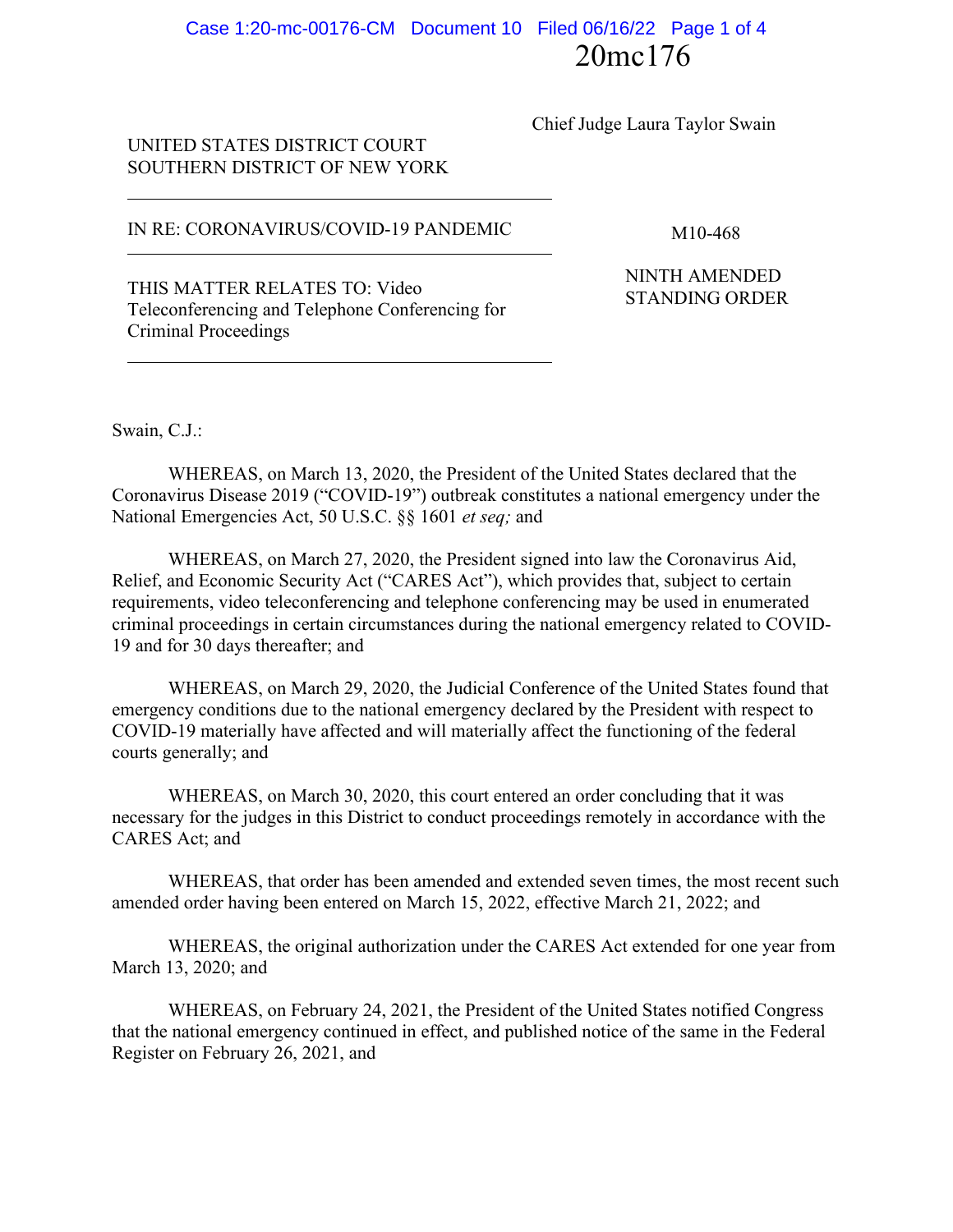#### Case 1:20-mc-00176-CM Document 10 Filed 06/16/22 Page 2 of 4

WHEREAS, on February 18, 2022, the President of the United States notified Congress that the national emergency continued in effect, and published notice of the same in the Federal Register on February 23, 2022; and

WHEREAS, the continuation of the national emergency means that this court may continue to authorize remote criminal proceedings; and

WHEREAS, by law, the court's most recent ninety-day authorization of such proceedings under the CARES Act will expire on June 19, 2022; and

WHEREAS, despite medical advances, including widespread availability of vaccines, and significant proportions of the populations of New York City and the Northern Counties having been vaccinated, substantial numbers of persons remain unvaccinated and/or at high risk for serious complications from COVID-19 and precautions remain recommended or required in many settings, particularly in light of the proliferation of highly transmissible variants of the virus; and

WHEREAS, the courthouses of this district are still operating under restrictive entry conditions and will do so for the foreseeable future; and

WHEREAS, many pre-trial detainees housed at the Metropolitan Detention Center and local detention facilities remain unvaccinated, as do many staff of such facilities and others responsible for facility and court security; and

WHEREAS, quarantines, lockdowns and other restrictive conditions at detention facilities continue to constrain the court's ability to conduct in-person criminal proceedings; and

WHEREAS, these conditions make it necessary for the judges in this District to be able to continue to conduct proceedings remotely, by videoconference or teleconference;

The undersigned, as Chief Judge of this court, hereby concludes, for the reasons previously stated, that it remains necessary to invoke the provisions of the CARES Act for the holding of criminal proceedings for ninety additional days, commencing with the expiration of the Eighth Amended Standing Order on June 19, 2022;

IT IS, THEREFORE, ORDERED THAT the use of video teleconferencing, or telephone conferencing if video teleconferencing is not reasonably available, is authorized for the following proceedings with the consent of the defendant, or juvenile, after consultation with counsel:

- Detention hearings under section 3142 of title 18, United States Code;
- Initial appearances under Rule 5 of the Federal Rules of Criminal Procedure;
- Preliminary hearings under Rule 5.1 of the Federal Rules of Criminal Procedure;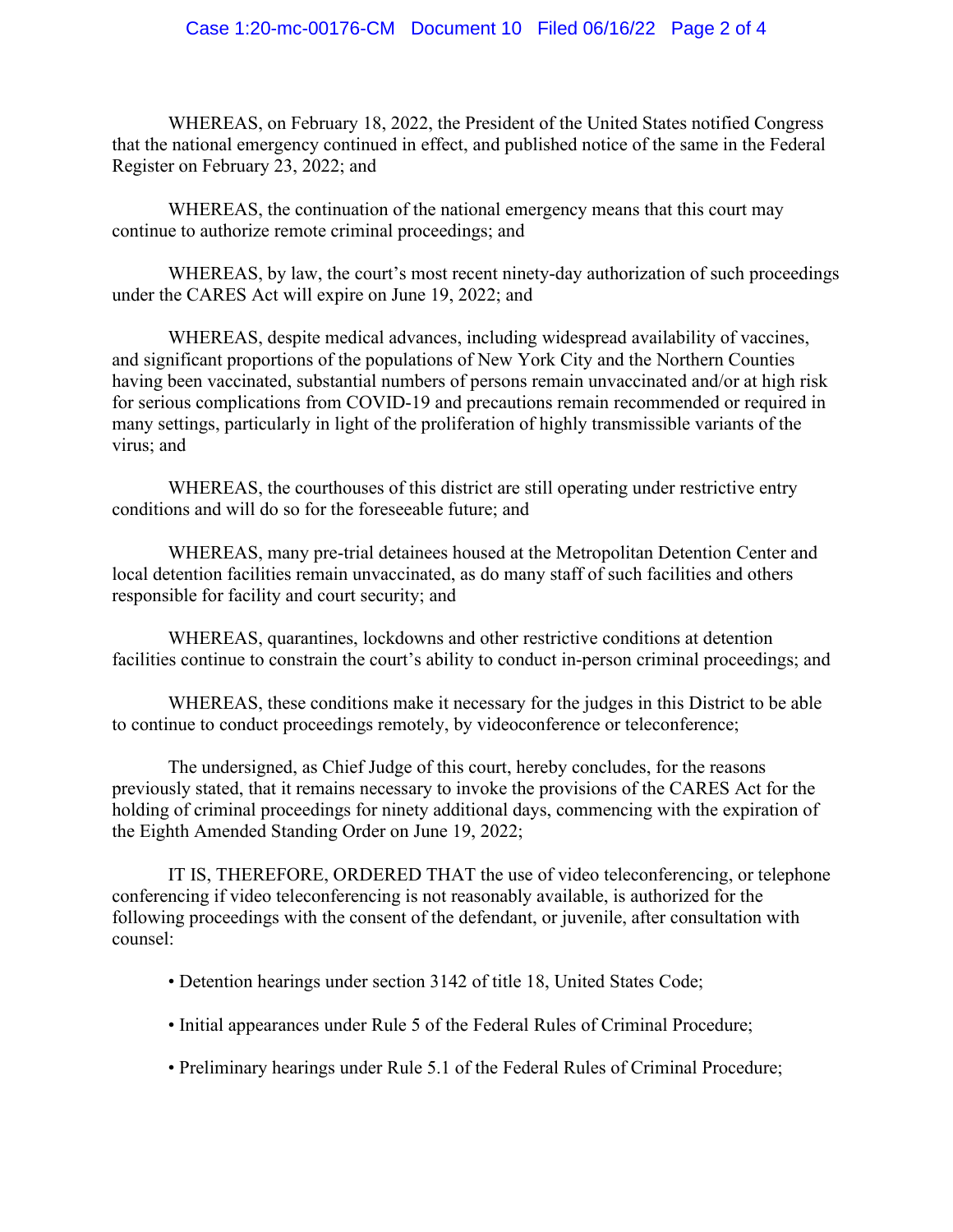- Waivers of indictment under Rule 7(b) of the Federal Rules of Criminal Procedure;
- Arraignments under Rule 10 of the Federal Rules of Criminal Procedure;
- Probation and supervised release revocation proceedings under Rule 32.1 of the Federal Rules of Criminal Procedure;
- Pretrial release revocation proceedings under section 3148 of title 18, United States Code;
- Appearances under Rule 40 of the Federal Rules of Criminal Procedure;
- Misdemeanor pleas and sentencings as described in Rule 43(b)(2) of the Federal Rules of Criminal Procedure;
- Proceedings under chapter 403 of title 18, United States Code (commonly known as the "Federal Juvenile Delinquency Act"), except for contested transfer hearings and juvenile delinquency adjudication or trial proceedings.

The undersigned having specifically found that felony pleas under Rule 11 of the Federal Rules of Criminal Procedure; felony sentencings under Rule 32 of the Federal Rules of Criminal Procedure; and equivalent plea and sentencing, or disposition, proceedings under the Federal Juvenile Delinquency Act cannot in all instances be conducted in person without seriously jeopardizing public health and safety,

IT IS FURTHER ORDERED that video teleconferencing, or telephone conferencing if video conferencing is not reasonably available, may be used in such proceedings with the consent of the defendant, or juvenile, after consultation with counsel and upon a finding by the presiding judge that the proceeding cannot be further delayed without serious harm to the interests of justice.

IT IS FURTHER ORDERED that, because the CARES Act does not require the consent of a defendant or juvenile to be in writing, such consent may be obtained in whatever form is most practicable under the circumstances, so long as the defendant's consent is clearly reflected in the record.

IT IS FURTHER ORDERED that any authorization to use video teleconferencing or telephone conferencing pursuant to this Order may be terminated by further Order of the Court or pursuant to subsections (6)(3) and (6)(5) of the relevant provisions of the CARES Act.